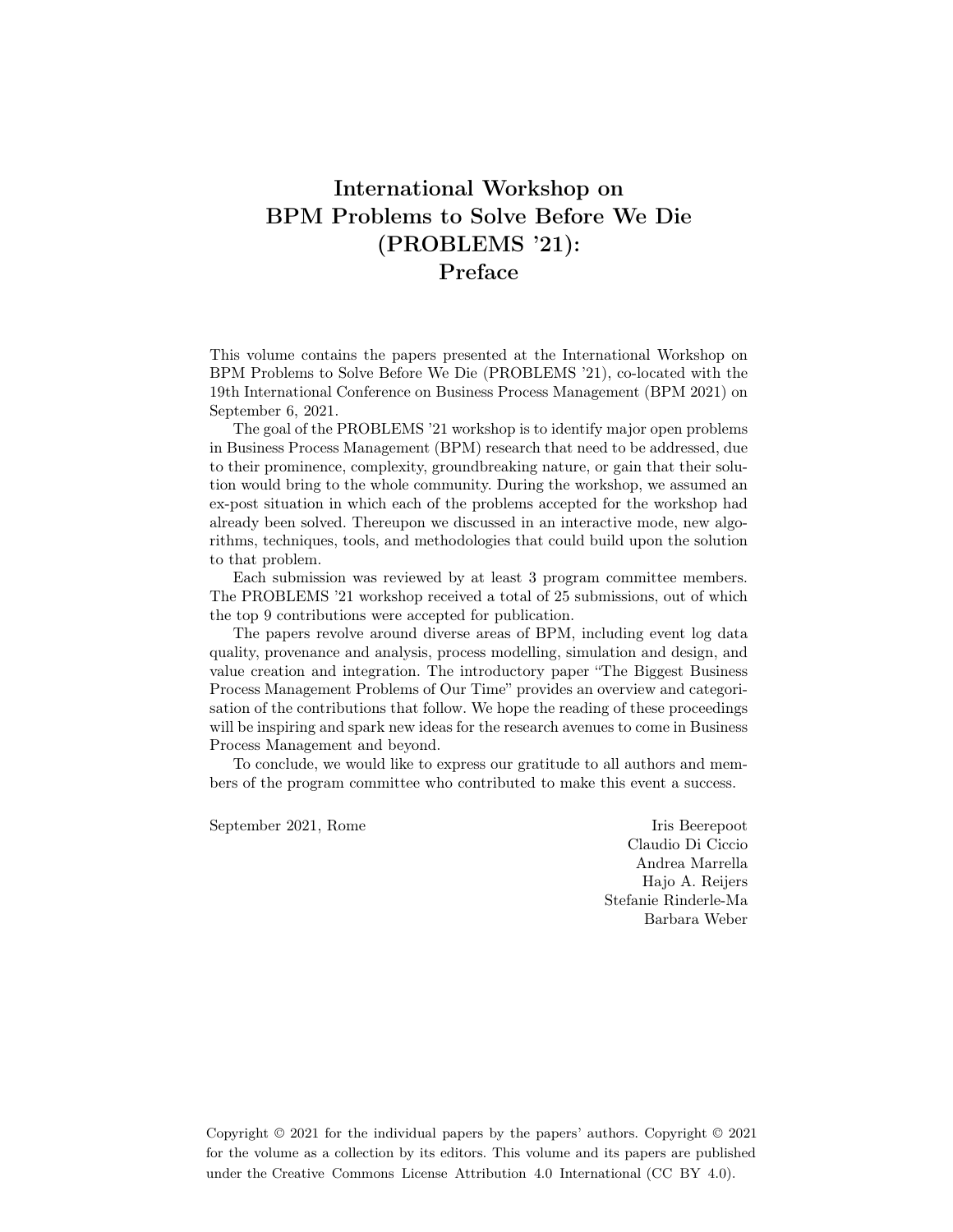# Organisation

### BPM Workshop Chairs

| Andrea Marrella | Sapienza University of Rome, Italy    |
|-----------------|---------------------------------------|
| Barbara Weber   | University of St. Gallen, Switzerland |

## PROBLEMS '21 Workshop Organisers

| Iris Beerepoot       | Utrecht University, Netherlands         |
|----------------------|-----------------------------------------|
| Claudio Di Ciccio    | Sapienza University of Rome, Italy      |
| Hajo A. Reijers      | Utrecht University, Netherlands         |
| Stefanie Rinderle-Ma | Technical University of Munich, Germany |

#### Program Committee

| Adela Del Río Ortega      | University of Seville, Spain                    |
|---------------------------|-------------------------------------------------|
| Chiara Di Francescomarino | Fondazione Bruno Kessler-IRST, Italy            |
| Marta Indulska            | The University of Queensland, Australia         |
| Henrik Leopold            | Kühne Logistics University, Germany             |
| Jan Mendling              | Humboldt-Universität zu Berlin, Germany         |
| Artem Polyvyanyy          | The University of Melbourne, Australia          |
| Jan Recker                | University of Hamburg, Germany                  |
| Manfred Reichert          | University of Ulm, Germany                      |
| Estefanía Serral          | Katholieke Universiteit Leuven, Belgium         |
| Victoria Torres           | Universitat Politècnica de València, Spain      |
| Inge van de Weerd         | Utrecht University, Netherlands                 |
| Han van der Aa            | University of Mannheim, Germany                 |
| Irene Vanderfeesten       | Open University of the Netherlands, Netherlands |
| Barbara Weber             | University of St. Gallen, Switzerland           |
| Ingo Weber                | TU Berlin, Germany                              |
|                           |                                                 |